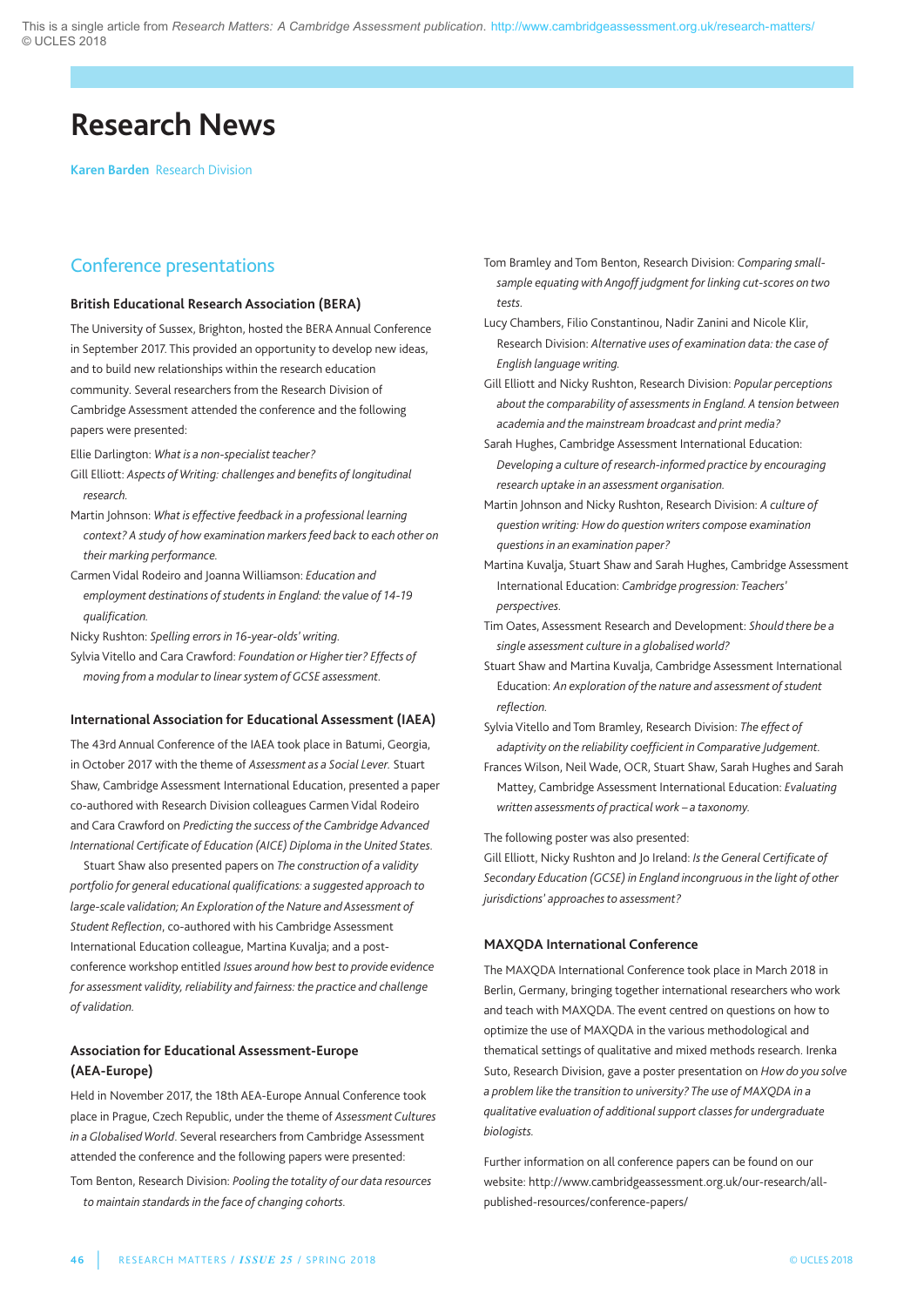### The Cambridge Approach to Improving Education

Tim Oates, CBE, Group Director of Assessment Research and Development at Cambridge Assessment, led the research into and wrote *A Cambridge Approach to Improving Education*. *Using international insights to manage complexity<sup>1</sup> in which he sets out his* findings and guiding principles for policymakers. It is part of a wideranging study of educational improvement across a range of jurisdictions and follows on from *The Cambridge Approach to Textbooks published in 2016*<sup>2</sup> .

The launch in September 2017 was hosted by the UK think tank policy Exchange. It included presentations by experts in the field including Dr John Jerrim, Reader in Educational and Social Statistics at the UCL Institute of Education, and John Blake, Head of Education and Social Reform, policy Exchange.

The presentations were accompanied by discussion and debate with the attending education experts. This covered areas including whether smaller jurisdictions do better in international comparisons, how to explain the recent success of london, and how governments should respond to the challenges created by the digital revolution.

Further details and related materials, including a free download of the document, can be found on our website: http://www.cambridgeassessment.org.uk/news/cambridgeapproach-to-improving-education-launched/ a recording of the event is also available on the policy Exchange website at https://policyexchange.org.uk/pxevents/a-cambridge-approach-toimproving-education/10.1080/0305764X.2017.1337723

## Questioning Questions

In November 2017, more than 100 people attended Cambridge assessment's flagship autumn event, *Questioning Questions*. The audience heard from education experts including Daisy Christodoulou, no More Marking's Director of Education, and professor Bill lucas, Director of the Centre for Real-World learning and Professor of Learning at the University of Winchester, in the debate on how assessment can be used to drive effective learning.

Further details and related materials, including videos of all of the conference presentations, can be found on our website: http://www.cambridgeassessment.org.uk/questioning-questions/

### **Publications**

The following articles have been published since *Research Matters Issue 24:*

- Benton, T. and Bramley, T. (2017). *Some thoughts on the 'Comparative Progression Analysis' method for investigating inter-subject comparability*. Cambridge assessment Research Report. Cambridge, UK: Cambridge Assessment. Available online at http://www.cambridgeassessment.org.uk/Images/416591-somethoughts-on-the-comparative-progression-analysis-method-forinvestigating-inter-subject-comparability.pdf
- Bramley, T. and Vitello, S. (2018). The effect of adaptivity on the reliability coefficient in comparative judgement. *Assessment in Education: Principles, Policy & Practice*. advance online publication available at http://doi.org/10.1080/0969594X.2017.1418734
- Child, S. F. J. and Shaw, S. D. (2018). Towards an operational framework for establishing and assessing collaborative interactions. *Research Papers in Education*. advance online publication available at http://doi.org/10.1080/02671522.2018.1424928
- Crawford, C. and Benton, T. (2017). *Volatility happens: Understanding variation in schools' GCSE results*. Cambridge assessment Research Report. Cambridge, UK: Cambridge Assessment. Available online at http://www.cambridgeassessment.org.uk/Images/372751-volatilityhappens-understanding-variation-in-schools-gcseresults.pdf
- Crisp, V. (2017). Exploring the relationship between validity and comparability in assessment. *London Reviewof Education, 15*(3), 523–535. available online at https://doi.org/10.18546/lRE.15.3.13
- Crisp, V., Johnson, M., and Constantinou, F. (2018). a question of quality: Conceptualisations of quality in the context of educational test questions. *Research in Education*. advance online publication available at https://doi.org/10.1177/0034523717752203
- Darlington, E. (2017). *Other jurisdictions' use of technology in Mathematics curricula*. Cambridge assessment Research Report. Cambridge, uK: Cambridge assessment. available online at http://www.cambridgeassessment.org.uk/Images/426821-otherjurisdictions-use-of-technology-in-mathematics-curricula.pdf
- gill, T. (2017). *The impact of the introduction of Progress 8 on the uptake and provision of qualifications in English schools*. Cambridge Assessment Research Report. Cambridge, UK: Cambridge Assessment. available online at http://www.cambridgeassessment.org.uk/ Images/421442-the-impact-of-the-introduction-of-progress-8-onthe-uptake-and-provision-of-qualifications-in-english-schools.pdf
- Johnson, S. (2017). *Design challenges for national assessment in this accountability era: A background paper commissioned by Cambridge Assessment*. Cambridge, uK: Cambridge assessment. available online at http://www.cambridgeassessment.org.uk/Images/428588-designchallenges-for-national-assessment-in-this-accountability-era.pdf
- Shaw. S. D. and Imam, H. C. (2017). Towards a Scale of Academic language proficiency. learning and assessment: Making the Connections. *Proceedings of the Association of Language Testers in Europe (ALTE) 6th International Conference*. Cambridge English language assessment/alTE/cliQ, 224–235. available online at https://alte.wildapricot.org/resources/Documents/alTE%202017%20 proceedings%20FInal.pdf
- Vidal Rodeiro, C.l., Crawford, C., and Shaw, S. (2017). From "aICE"-ing the Test to Earning the Degree: Enrollment and Graduation Patterns among Students with the Cambridge advanced International

<sup>1.</sup> Oates, T. (2017). *A Cambridge Approach to Improving Education. Using international insights to manage complexity*. Cambridge, uK: Cambridge assessment. available online at: http://www.cambridgeassessment.org.uk/Images/cambridge-approach-to-improvingeducation.pdf

<sup>2.</sup> Oates, T. (2016). *The Cambridge Approach to Textbooks. Principles for designing high-quality textbooks and resource materials*. Cambridge, uK: Cambridge assessment. available online at: http://www.cambridgeassessment.org.uk/Images/299335-the-cambridge-approach-totextbooks.pdf